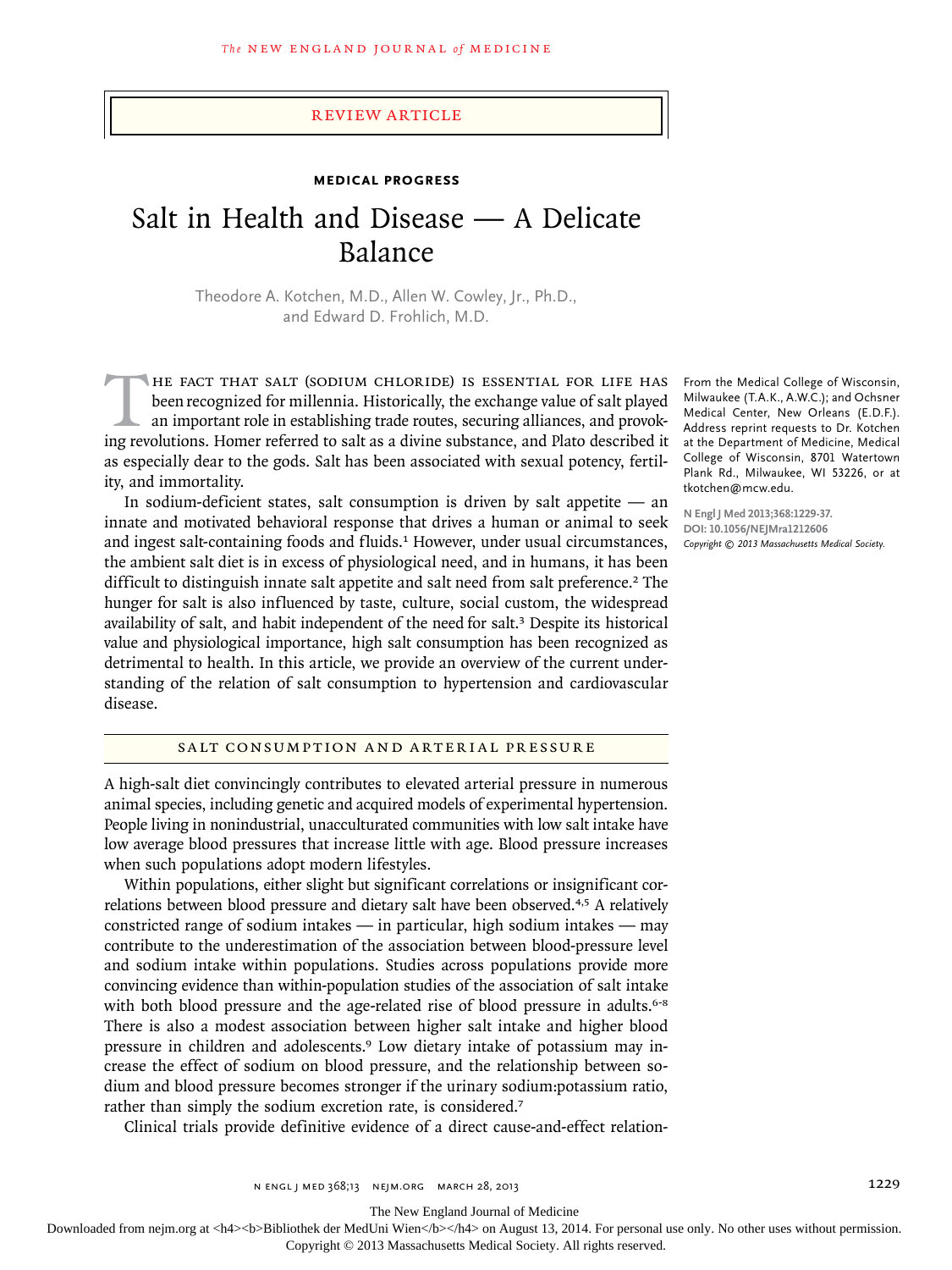| Table 1. Meta-Analyses of the Effect of Salt Reduction on Blood Pressure.* |                           |                          |                                  |                                      |                                       |                                    |                          |                                  |                                      |                                       |
|----------------------------------------------------------------------------|---------------------------|--------------------------|----------------------------------|--------------------------------------|---------------------------------------|------------------------------------|--------------------------|----------------------------------|--------------------------------------|---------------------------------------|
| Study                                                                      | Persons with Hypertension |                          |                                  |                                      |                                       | Persons with Normal Blood Pressure |                          |                                  |                                      |                                       |
|                                                                            | Trials                    | No. of No. of<br>Persons | Reduction<br>in Sodium<br>Intake | Reduction<br>in Systolic<br>Pressure | Reduction<br>in Diastolic<br>Pressure | Trials                             | No. of No. of<br>Persons | Reduction<br>in Sodium<br>Intake | Reduction<br>in Systolic<br>Pressure | Reduction<br>in Diastolic<br>Pressure |
|                                                                            |                           |                          | mmol/day                         | mm Hg                                |                                       |                                    | $mmol$ /day              |                                  | mm Hg                                |                                       |
| Midgley et al. <sup>10</sup>                                               | 28                        | 1131                     | 95                               | 3.7 <sub>1</sub>                     | 0.9                                   | 28                                 | 2374                     | 125                              | $1.0 +$                              | 0.1                                   |
| Cutler et al. $^{11}$                                                      | 22                        | 1043                     | 77                               | $4.8 +$                              | $2.5+$                                | 12                                 | 1689                     | 76                               | 2.3 <sub>1</sub>                     | $1.4 +$                               |
| Graudal et al. <sup>12</sup>                                               | 58                        | 2161                     | 118                              | 3.9 <sub>1</sub>                     | 1.9 <sub>1</sub>                      | 56                                 | 2581                     | 160                              | 1.2 <sub>1</sub>                     | 0.3                                   |
| He and MacGregor <sup>13</sup>                                             | 17                        | 734                      | 78                               | $5.0 +$                              | 2.7 <sub>1</sub>                      | 11                                 | 2220                     | 74                               | $2.0 +$                              | 1.0†                                  |

\* The numbers in the sodium intake and blood pressure columns are average reductions. An amount of 17 mmol of sodium is equivalent to 400 mg of sodium or 1.0 g of sodium chloride.

† The reduction in the blood-pressure value was significant.

ship between salt consumption and blood pressure. Although meta-analyses are potentially subject to criticism owing to variations in the inclusion and exclusion criteria of the trials and other variations among the study protocols, several meta-analyses of randomized clinical trials have consistently shown that persons with hypertension have a greater response to a reduced salt intake than do persons with normal blood pressure<sup>10-13</sup> (Table 1). In a meta-analysis of 10 controlled trials involving a total of 966 children (median age, 13 years; range, 8 to 16), a 42% reduction in salt intake was associated with small but significant reductions of both systolic pressure (−1.17 mm Hg; 95% confidence interval [CI], −1.78 to −0.56) and diastolic pressure (−1.29 mm Hg; 95% CI, −1.94 to −0.65).<sup>14</sup>

Trials involving abrupt and severe salt restriction have shown significant increases in plasma renin activity, serum aldosterone, and plasma levels of noradrenaline and adrenaline, total cholesterol, and triglycerides.12,15 The implication is that these neural and hormonal responses may have adverse cardiovascular consequences. Studies assessing a long-term (>6 months) modest reduction of salt intake have shown only small increases in renin activity and little or no change in sympathetic tone or plasma lipid levels.

## "SALT SENSITIVITY" OF BLOOD PRESSURE

Blood-pressure responses to salt are heterogeneous and are normally distributed within populations. Although salt sensitivity is a continuous, not a binary, trait, depending on the methods used for assessment and the definition of salt sensitivity, approximately 30 to 50% of persons with hypertension and a smaller percentage of persons with normal blood pressure are thought to have salt-sensitive blood pressure.16 Phenotypes associated with salt-sensitive blood pressure include low-renin hypertension, older age, African American ethnicity, obesity, and the metabolic syndrome.17,18

Blood-pressure responses to salt may be modified by other components of the diet. Low dietary intakes of potassium and calcium potentiate the salt sensitivity of blood pressure.<sup>19</sup> Conversely, high dietary intakes of potassium and calcium attenuate the development of salt-induced hypertension in several animal models. In genetic experimental models of hypertension, blood-pressure responses to salt are modulated by the protein, carbohydrate, and fat composition of the diet. In addition, the full expression of salt-sensitive hypertension depends on the concomitant intake of sodium and chloride, rather than sodium with some other anion.<sup>20</sup> However, in usual diets, it has been estimated that more than 85% of sodium is consumed as sodium chloride.

Experimental models of hypertension provide convincing evidence of a genetic susceptibility to salt sensitivity. The most intensely studied experimental model of salt-sensitive hypertension has been the Dahl rat, developed by Lewis K. Dahl nearly 50 years ago and inbred by John Rapp. In consomic rats (in which otherwise genetically identical animals differ by one chromosome), transfer of any one of several chromosomes from

The New England Journal of Medicine

Downloaded from nejm.org at <h4><b>Bibliothek der MedUni Wien</b>></h4> on August 13, 2014. For personal use only. No other uses without permission.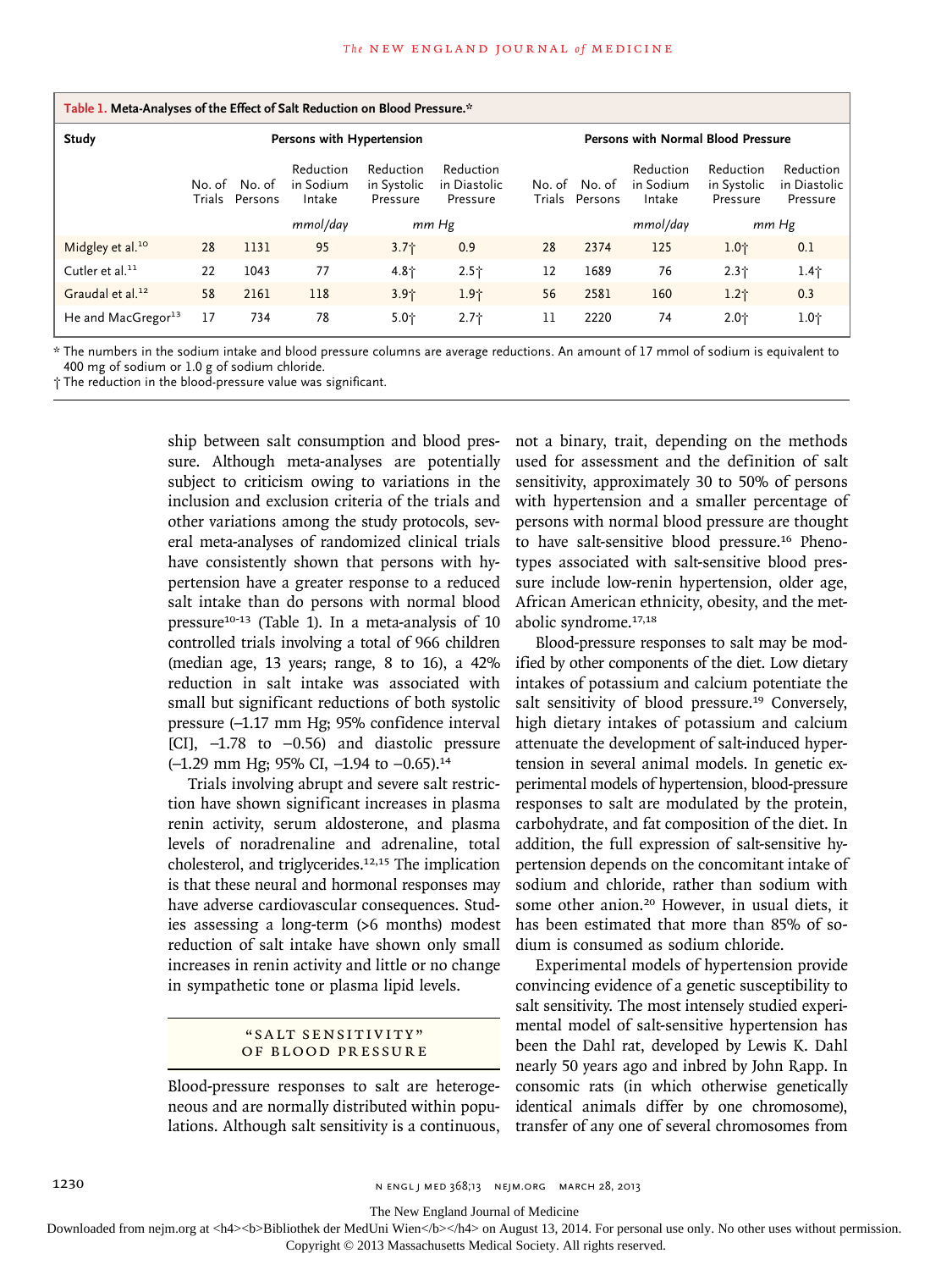normotensive Brown Norway rats into Dahl saltsensitive rats attenuates or abolishes salt-induced hypertension and proteinuria.<sup>21</sup> Knockout mice lacking genes for  $\gamma$  melanocyte–stimulating hormone, atrial natriuretic peptide and its receptor, the prostaglandin EP<sub>2</sub> receptor, or the bradykinin receptor all have salt-sensitive hypertension. The heritability of salt-induced increases in blood pressure may also be unrelated to genetic polymorphisms. In the normotensive Sprague–Dawley rat, either a high or a low salt intake during pregnancy is associated with a reduced number of renal glomeruli and proteinuria in the offspring,<sup>22</sup> and animals with a reduced number of nephrons become progressively more salt-sensitive with age in terms of blood pressure.

Limited clinical data are available concerning the heritability of salt sensitivity. As compared with whites with normal blood pressure, blacks with normal blood pressure have slower sodium excretion after intravenous administration of a sodium load and have greater increases in blood pressure in response to an extremely high salt intake.<sup>23</sup> Among both black families and white families, the blood-pressure response to sodium loading and sodium restriction is highly heritable.<sup>24,25</sup> In addition, among white twins with normal blood pressure, there is a strong heritable influence on plasma renin activity, the plasma aldosterone concentration, and the efficiency of sodium excretion after infusion of a saline load.<sup>26</sup>

Monogenic renal tubular disorders resulting in either sodium retention or renal sodium wasting are associated with hypertension and hypotension, respectively.<sup>27</sup> However, the causative mutations of these monogenic syndromes of sodium retention are not applicable to the general population or to the vast majority of persons with hypertension. A number of rare alleles in several genes that alter renal salt handling are associated with blood-pressure variation in the general population.28 Preliminary evidence in various patient populations has identified a number of DNA polymorphisms associated with salt sensitivity in genes that may contribute to the regulation of renal sodium transport.29,30 Salt sensitivity is also reportedly associated with single-nucleotide polymorphisms in at least a dozen genes that have no apparent physiological basis for the regulation of arterial pressure or sodium balance. For the most part, these observations await confirmation.

# SALT CONSUMPTION AND CARDIOVASCULAR DISEASE

It has been projected that a reduction in dietary salt intake by 3 g per day (on the basis of the current average consumption in the United States) would reduce the annual number of new cases of coronary heart disease by 60,000 to 120,000, cases of stroke by 32,000 to 66,000, and cases of myocardial infarction by 54,000 to 99,000 and would reduce the annual number of deaths from all causes by 44,000 to 92,000.31 With notable exceptions, results of observational studies generally support an association of high salt intake with cardiovascular end points. In a 2009 metaanalysis of 19 independent cohort samples from 13 studies involving a total of 177,025 participants (follow-up, 3.5 to 19 years) and 11,000 cardiovascular events, Strazzullo et al. reported that a high salt intake is associated with increased risks of stroke and total cardiovascular disease,<sup>32</sup> although an inverse trend with respect to the association between salt intake and the risk of cardiovascular disease was observed in three cohorts. Results from several recent observational studies are consistent with the overall conclusions of the metaanalysis by Strazzullo et al.33-35

In contrast, a limited number of observational studies have suggested either no association of cardiovascular disease with salt intake or an increased prevalence of cardiovascular disease with low salt intake.36 On the basis of a post hoc analysis of two populations enrolled in drug trials, O'Donnell et al. reported that both high and low sodium intakes were associated with increased cardiovascular events in a J-shaped curve (24-hour sodium excretion was estimated on the basis of the measured sodium concentration in a fasting morning urine sample).<sup>37</sup> As compared with participants who had a baseline sodium excretion of 4 to 6 g per day (10 to 15 g per day of sodium chloride), participants who excreted more than 6 g of sodium (15 g of sodium chloride) per day and those who excreted less than 4 g of sodium (10 g of sodium chloride) per day in that study showed an increase in cardiovascular deaths, strokes, or heart attacks. Studies with negative or paradoxical outcomes have been criticized for a number of methodologic deficiencies, including confounding variables (e.g., coexisting conditions and diuretic therapy) and a short duration of follow-up.

The New England Journal of Medicine

Downloaded from nejm.org at <h4><b>Bibliothek der MedUni Wien</b>></h4> on August 13, 2014. For personal use only. No other uses without permission.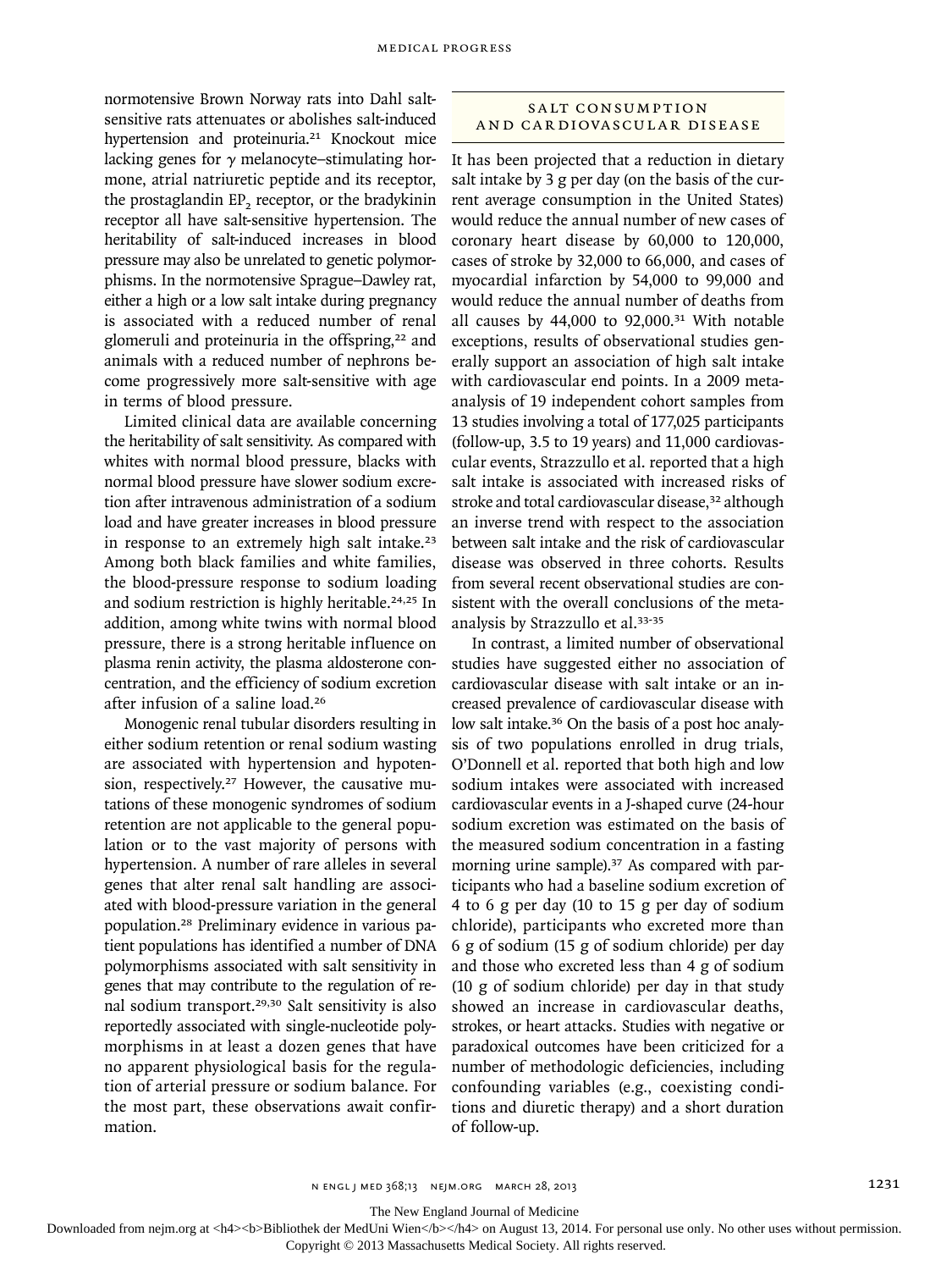Results of epidemiologic studies and randomized trials suggest that potassium consumption influences the effect of sodium on blood pressure and the risk of cardiovascular disease. Low potassium intake is associated with an increased risk of hypertension, and a high ratio of sodium intake to potassium intake is a more potent risk factor for hypertension and cardiovascular disease than each factor alone.<sup>34,38</sup> A high potassium intake offers the greatest benefit when sodium intake is high.

All observational studies share intrinsic weaknesses and methodologic limitations. None were designed to address the relation between daily sodium intake and the risk of cardiovascular disease.

In several long-term, prospective, randomized clinical trials, reduced salt intake was reported to result in a decreased incidence of cardiovascular events.39-41 In contrast, on the basis of a metaanalysis of seven randomized trials (involving a total of 6250 participants) with at least 6 months of follow-up, a 2011 Cochrane analysis concluded that reducing dietary salt intake did not decrease the risk of death or cardiovascular disease.42 One of the trials in the analysis included patients with heart failure who were simultaneously receiving aggressive treatment with diuretic agents. In addition, trials involving persons with normal blood pressure and those involving persons with hypertension were analyzed separately, potentially resulting in lack of statistical power. On the basis of a meta-analysis that excluded the study in which patients received concomitant diuretic therapy and that combined the normotensive and hypertensive study populations, He and MacGregor concluded that decreased salt intake was associated with a significant reduction in cardiovascular events and a nonsignificant reduction in all-cause mortality.<sup>43</sup>

Results from trials in discrete patient populations suggest that caution is warranted in recommending rigorous sodium restriction for specific patient groups. An observational study involving 2807 adults with type 1 diabetes (mean age, 39 years) showed that dietary sodium was inversely associated with all-cause mortality and the development of end-stage renal disease (median follow-up, 10 years).<sup>44</sup> In that study, reduced survival was also observed among adults with high sodium intakes. In a related study involving 638 patients with long-standing type 2 diabetes (mean age, 64 years), low urinary sodium excretion was associated with increased all-cause and cardiovascular mortality (median follow-up, 9.9 years).45 Notably, the patients in that study had multiple coexisting conditions, including renal impairment and cardiovascular disease, at baseline. Clinical trials of a low-sodium diet in combination with high-dose diuretic agents and fluid restriction in patients with congestive heart failure have been reported to show an increase in hospital readmissions and deaths.46,47 However, in patients with chronic kidney disease, modest salt reduction is associated with improved clinical outcomes and greater reductions in blood pressure in response to pharmacologic inhibition of the renin–angiotensin system.<sup>48</sup>

## MECHANISMS OF SALT-INDUCED HYPERTENSION AND TARGET-ORGAN DA M AGE

In parallel with these observational studies and clinical trials, mechanisms by which a high salt intake may increase blood pressure and lead to adverse cardiovascular outcomes have been studied in the laboratory. Hypertension can be produced in response to a high dietary sodium intake in a number of well-recognized experimentally induced conditions, all of which have the common denominator of a diminution in the renal capacity to excrete sodium.49 This "natriuretic handicap" may be due to an intrinsic renal defect. Alternatively, stimuli that result in increased renal tubular reabsorption of sodium chloride may reset the kidneys so that a higher level of renal-arterial perfusion pressure is required to maintain a net sodium balance.

As suggested by Guyton (cited in Cowley's review50), impaired natriuresis may result in a small increase in blood volume, and in response, whole body autoregulation may explain the rise of total peripheral resistance. Whether this sequence of events occurs in either the Dahl saltsensitive rat or in humans with salt-sensitive hypertension is not clear. What is clear, however, is that salt can activate a number of neural, endocrine or paracrine, and vascular mechanisms, all of which have the potential to increase arterial pressure (Table 2); for a list of relevant references, see the Supplementary Appendix, available with the full text of this article at NEJM.org.

In rats, a high-salt diet leads to accumulation

The New England Journal of Medicine

Downloaded from nejm.org at <h4><b>Bibliothek der MedUni Wien</b>></h4> on August 13, 2014. For personal use only. No other uses without permission.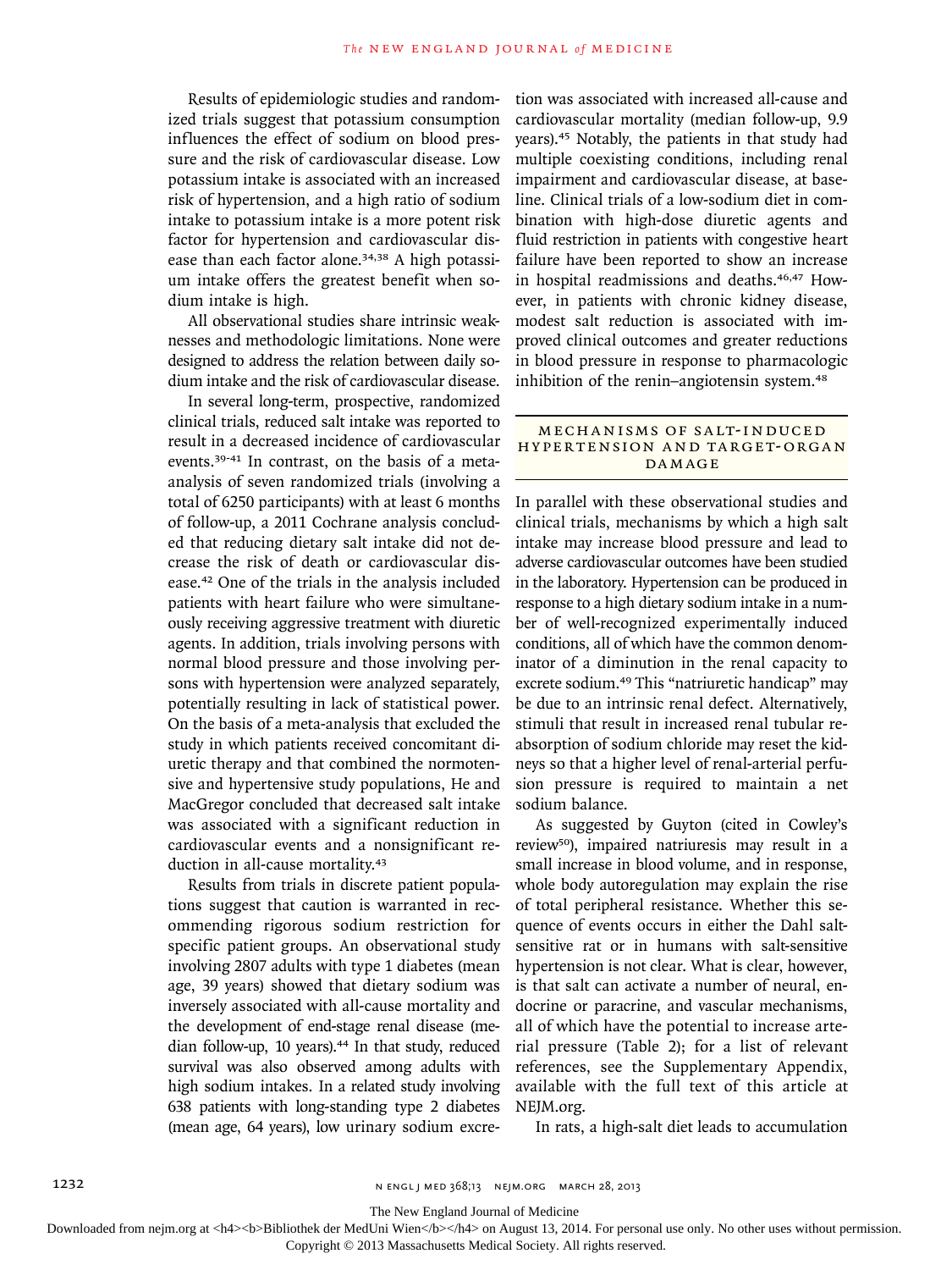of hypertonic sodium in the interstitial space.<sup>51</sup> This hypertonicity is sensed by macrophages, which produce an angiogenic protein, vascular endothelial growth factor, in the skin that stimulates lymphatic-vessel growth, creating a third fluid compartment that buffers sodium-induced increases in vascular volume. It has been suggested that failure of this extrarenal regulatory mechanism may lead to salt sensitivity in rats with deoxycorticosterone acetate–salt hypertension.<sup>52</sup> However, this hypothesis remains speculative because there is no evidence that altering the distribution of salt and body fluids would by itself affect the long-term regulation of arterial pressure.

Independently of its effect on arterial pressure, prolonged salt loading in the rat causes alterations of vascular endothelial-cell function and promotes organ damage (Fig. 1).<sup>53-55</sup> Administration of excess dietary salt in rats with spontaneous hypertension causes perivascular fibrosis of the coronary arteries, fibrosis of the noncardiac ventricular interstitial matrix, ischemia of both ventricles, and ventricular diastolic dysfunction.<sup>56</sup> Severe proteinuria and end-stage renal failure develop within 3 weeks and are associated with interstitial fibrosis, renal arteriolar damage, increased glomerular hydrostatic pressure, and glomerular hyalinization.<sup>57</sup> Although treatment with an angiotensin-receptor antagonist does not reduce arterial pressure in these rats, it prevents or attenuates the salt-induced structural and functional changes in the heart and kidney.58,59 High salt intake also results in decreased elasticity and fibrosis of large arteries, potentially worsening hypertension and exacerbating cardiovascular risk.60 Like salt excess, high levels of aldosterone are associated with alterations of myocardial and renal structure and function, owing to oxidative stress and vascular inflammation.<sup>61</sup> The proinflammatory effects of aldosterone are amplified by salt, and clinically, target-organ damage has been related to the interdependence of aldosterone and dietary salt.62-65

The most frequent causes of hospitalization among older persons in industrialized societies are cardiac failure and end-stage renal disease. Such target-organ disease may result from longterm consumption of excess salt. Salt intake is an independent predictor of left ventricular mass, and left ventricular mass decreases in response to dietary salt restriction.<sup>66,67</sup> In patients with hypertension, a high salt intake amplifies the effect of jor target-organ impairment.

**Table 2. Interrelated Salt-Induced Alterations That May Impair Sodium Excretion and Promote Vasoconstriction.\***

#### **Kidney**

Increased activity of the sympathetic nervous system

Decreased renal medullary blood flow

Increased formation of reactive oxygen species

Low bioavailability of nitric oxide

- Defective dopamine-receptor function
- Enhanced vasoconstrictor effects of angiotensin II and vasopressin
- Increased intrarenal generation of angiotensin II
- Overexpression of angiotensinogen in proximal tubule

Increased expression of aldosterone synthetase

- Activation of the mineralocorticoid receptor
- Decreased production of 20-hydroxyeicosatetraenoic acid, an arachidonic acid metabolite
- Failure of atrial natriuretic peptide to potentiate marinobufagenin-induced inhibition of Na+/K+–ATPase

## **Nervous system**

- Increased sympathetic nervous system activity triggered by sodium concentration in cerebrospinal fluid
- Enhanced response of vasomotor neurons of the rostral ventrolateral medulla to excitatory amino acids
- Decreased release of nitric oxide in the paraventricular nucleus
- Activation of glutamate receptors in the paraventricular nucleus

Decreased baroreceptor sensitivity

- Increased oxidative stress in the brain
- Production of a ouabain-like compound by the brain
- Up-regulation of mineralocorticoid receptors in the central nervous system

## **Blood vessels**

- Reduced production of nitric oxide and impaired nitric oxide–dependent vasodilation
- Increased production of reactive oxygen species
- Reduced scavenging of free radicals by superoxide dismutase
- Failure of atrial natriuretic peptide to potentiate marinobufagenin-induced inhibition of Na+/K+–ATPase
- Potential vascular effect of salt-induced autoimmune inflammatory response

\* For a list of relevant references, see the Supplementary Appendix, available at NEJM.org. Na+/K+–ATPase denotes the sodium–potassium pump.

arterial pressure on target-organ damage, including cardiac hypertrophy and microalbuminuria.<sup>68</sup> Furthermore, in patients who have hypertension with compensated heart failure and a normal ejection fraction, dietary-salt restriction reduces arterial pressure, arterial stiffness, and oxidative stress.69 Multifactorial causation of prolonged salt excess, including an interaction with tissue renin–angiotensin systems, may contribute to ma-

The New England Journal of Medicine

Downloaded from nejm.org at <h4><b>Bibliothek der MedUni Wien</b>></h4> on August 13, 2014. For personal use only. No other uses without permission.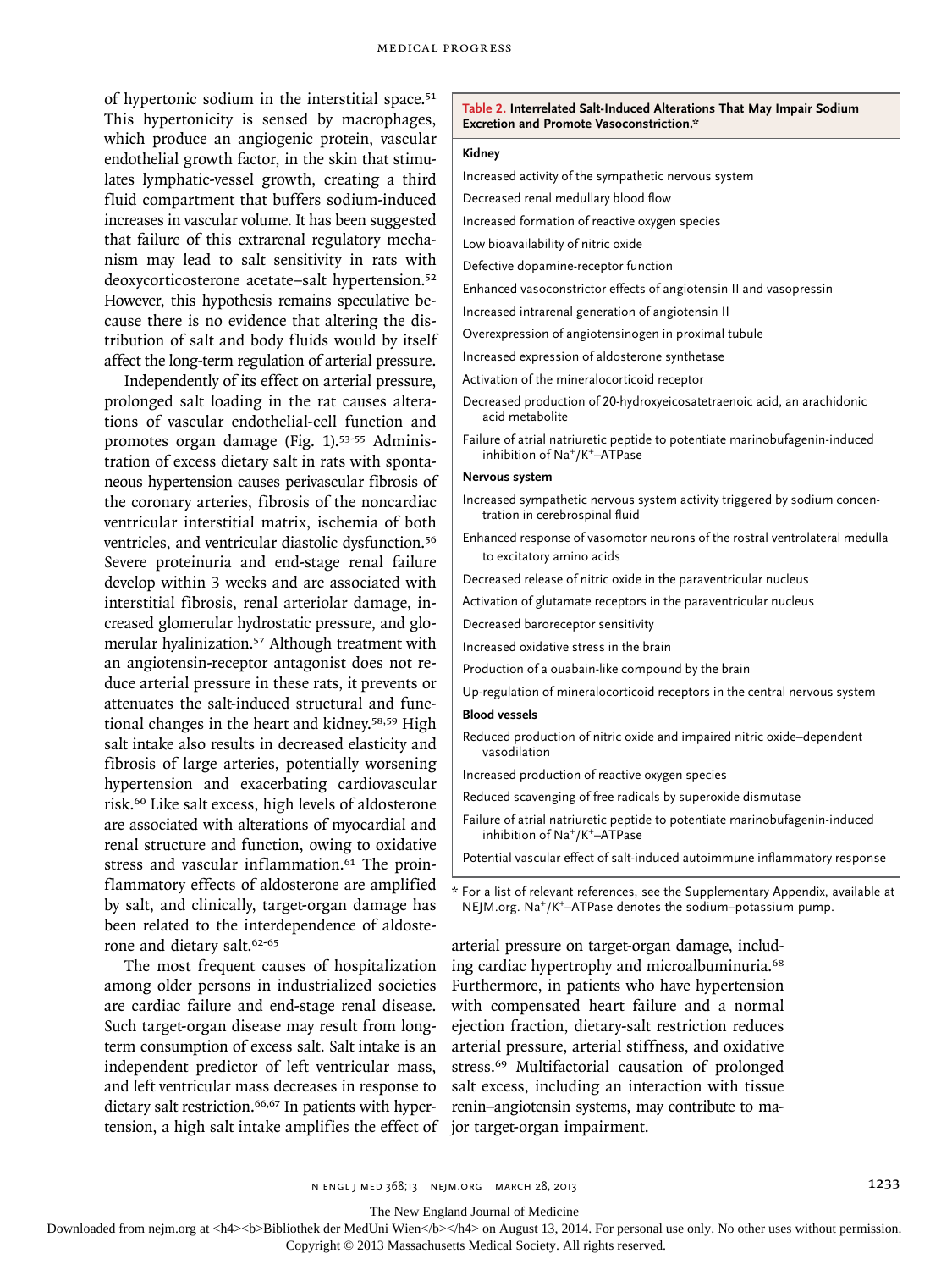

In addition to increasing arterial pressure, a prolonged high intake of sodium  $\overline{a}$ chloride has a direct effect on target-organ damage. Kotchen

#### **RECOMMENDATIONS** AND STRATEGIES FOR SALT REDUCTION AUTHOR PLEASE

Title ME

Laurencot

In view of the association of a high salt intake with hypertension and cardiovascular and renal disease, many countries have introduced population-based recommendations and initiatives to reduce salt consumption.70 Beginning in the early 1970s, Finland implemented population-wide initiatives to reduce salt intake.<sup>71</sup> Between 1979 and 2002, the average 24-hour urinary sodium excretion decreased from more than 5200 mg per day (13.0 g of sodium chloride) to less than 4000 mg per day (10.0 g of sodium chloride) in Finnish men and from nearly 4200 mg per day (10.5 g of sodium chloride) to less than 3000 mg per day (7.5 g of sodium chloride) in Finnish women.72 Along with this reduction in sodium intake, there has been a reduction of more than 10 mm Hg in both systolic and diastolic blood pressure and a corresponding decrease of 75 to 80% in the rate of death due to stroke and coronary heart disease.<sup>71</sup> In 2004, with the voluntary engagement of the food industry, the British government introduced a population-based salt-reduction program with the use of a media campaign to increase public awareness and demand for change.<sup>73</sup> Sodium intake decreased from 3800 mg per day

(9.5 g of sodium chloride) in 2001 to 3440 mg per day (8.6 g of sodium chloride) in 2008.

In 2005, the U.S. Department of Health and Human Services recommended that adults in the United States consume no more than 2300 mg of sodium per day (5.8 g of sodium chloride) and that those in specific groups (persons 51 years of age or older, persons with hypertension, diabetes, or chronic kidney disease, and persons of African-American ethnicity) consume no more than 1500 mg per day (3.8 g of sodium chloride).74 The 1500-mg recommendation applies to about half the U.S. population. The same recommendations were endorsed as part of the *Dietary Guidelines* issued in 2011 by the U.S. Department of Agriculture and the Department of Health and Human Services.75 Numerous professional societies, including the American Heart Association, have also endorsed recommendations to reduce sodium intake to less than 1500 mg per day.<sup>76</sup> In England and Wales, the government-recommended target was 2400 mg of sodium per day (6.0 g of sodium chloride) by 2012.73 The global goal set by the World Health Organization is to reduce sodium intake to less than 2000 mg per day (5 g of sodium chloride) per person by 2025, with some countries aiming for even lower levels in the long term.<sup>73</sup>

Despite these recommendations, initiatives, and early successes, sodium intake remains high. Data from the National Health and Nutrition Examination Survey suggest that, for over a decade, sodium consumption has been relatively constant in the United States and well above recommended amounts (Fig. 2). Currently, Americans consume a mean of approximately 3400 mg of sodium per day (8.5 g of sodium chloride), with 77% of the sodium coming from packaged, processed, and restaurant foods.77 In 2010, the Institute of Medicine recommended that sodium intake be reduced gradually, and emphasized that voluntary approaches for reducing sodium levels in the food supply have not been successful.<sup>78</sup>

Nevertheless, reflecting the difficulty of translating science into public policy, $79$  there remain outspoken critics of these population-based recommendations to reduce sodium consumption.<sup>80-83</sup> Several specific concerns have been expressed. Critics point out that the influence of salt intake on blood pressure is generally too small to mandate policy decisions and that there is substan-

The New England Journal of Medicine

Downloaded from nejm.org at <h4><b>Bibliothek der MedUni Wien</b>></h4> on August 13, 2014. For personal use only. No other uses without permission.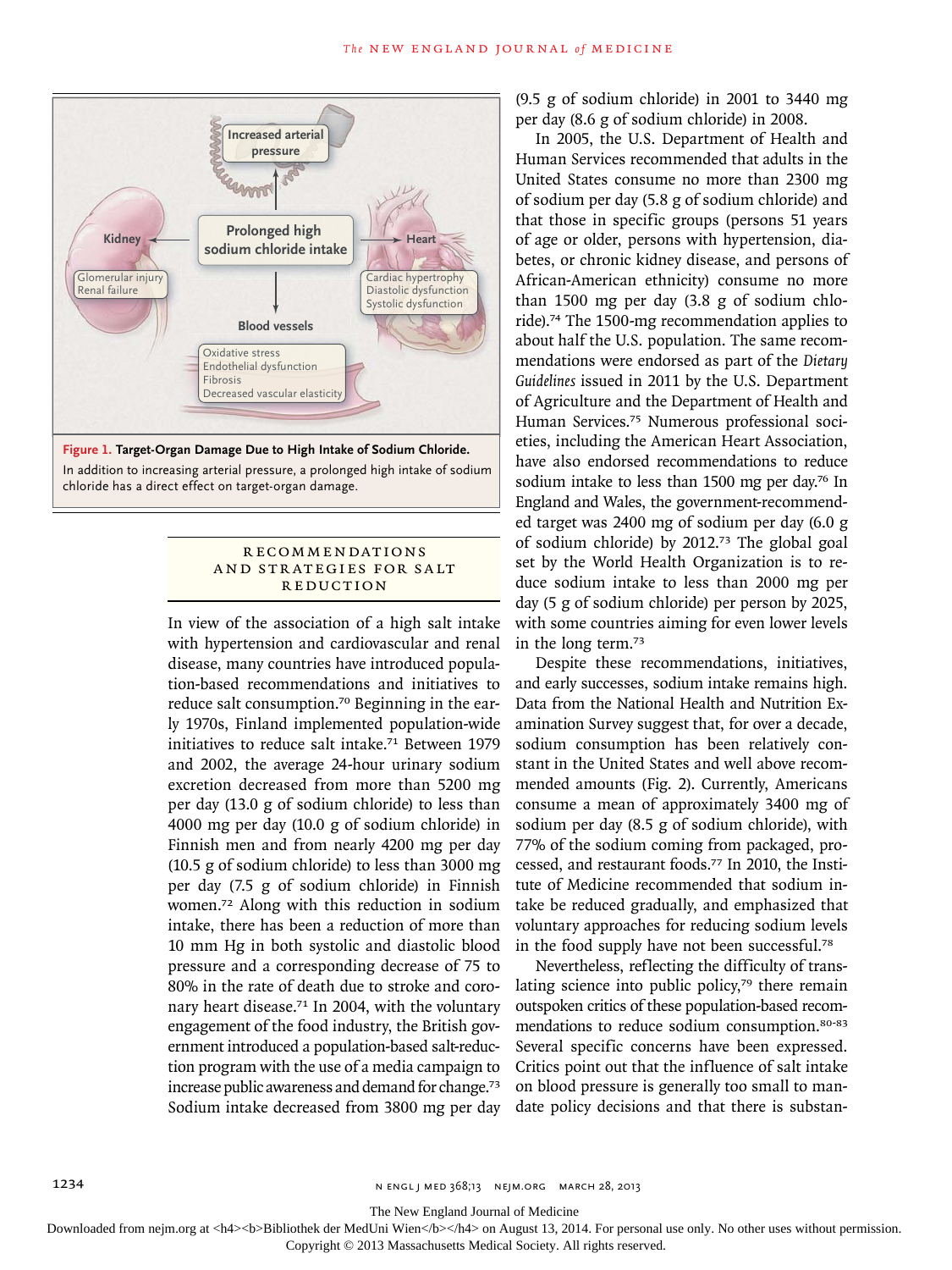tial variation from one person to another in the blood-pressure response to salt reduction. In addition, critics note that results of studies of the relationship of reduced sodium intake to morbidity and mortality have been inconsistent and that population-based estimates of the reduction in cardiovascular disease that is related to an effect of salt reduction on blood pressure are based on a "surrogate" end point. They also note that a reduction in sodium intake may have an adverse effect on other end points, such as level of lipids, catecholamines, renin, and aldosterone, and that in the general population, a J-shaped curve may characterize the relationship between salt consumption and cardiovascular morbidity and mortality. Critics also note that low salt intake increases the risk of cardiovascular events in specific patient groups (e.g., patients with congestive heart failure who are aggressively treated with diuretic agents and patients with diabetes). In response to concerns that a low level of sodium intake may adversely affect blood lipids, insulin resistance, and the risk of cardiovascular disease, the Institute of Medicine is undertaking a study to "evaluate the results, study design, and methodological approaches that have been used to assess the relationship between sodium and health outcomes."<sup>84</sup>

## CONCLUSIONS

Although it has been difficult to separate salt need from salt preference, current levels of salt consumption exceed salt need and are associated with adverse clinical outcomes. High salt intake is associated with high blood pressure and increased rates of cardiovascular disease. Experimental studies continue to provide information about mechanisms for these adverse effects of salt. In clinical trials, a reduction in salt intake is associated with reduced blood pressure, more so in persons with hypertension than in those with normal blood pressure. Although not discussed in the present review, it should be noted that reduced salt intake is associated with greater blood-



pressure responses to antihypertensive drug therapy, including drug therapy in patients with resistant hypertension.85,86 Most, but not all, clinical trials have shown that reduced salt intake is also associated with decreased risks of cardiovascular events and death. Consequently, recommendations for reducing the currently high levels of salt consumption in the general population seem justifiable, although in terms of safety, the lower limit of salt consumption has not been clearly identified. It may be premature to discount the apparently paradoxical cardiovascular outcomes associated with low salt intake, particularly in specific clinical conditions (e.g., type 1 or type 2 diabetes and congestive heart failure that is aggressively treated with diuretic agents). Less-rigorous targets for salt reduction may be appropriate for these and other patient groups. The matrix of the general population and variation of the general population and variation of the general population and variation of the general population and variations of the U.S. Dep for the general population and va

No potential conflict of interest relevant to this article was reported.

Disclosure forms provided by the authors are available with the full text of this article at NEJM.org.

### **REFERENCES**

- **1.** Daniels D, Fluharty SJ. Salt appetite: a neurohormonal viewpoint. Physiol Behav 2004;81:319-37.
- **2.** Morris MJ, Na ES, Johnson AK. Salt craving: the psychobiology of pathogenic

sodium intake. Physiol Behav 2008;94: 709-21.

**3.** Leshem M. Biobehavior of the human love of salt. Neurosci Biobehav Rev 2009; 33:1-17.

**4.** Frost CD, Law MR, Wald NJ. By how much does dietary salt reduction lower blood pressure? Analysis of observational data within populations. BMJ 1991;302: 815-8.

n engl j med 368;13 nejm.org march 28, 2013 1235

The New England Journal of Medicine

Downloaded from nejm.org at <h4><b>Bibliothek der MedUni Wien</b>></h4> on August 13, 2014. For personal use only. No other uses without permission. Copyright © 2013 Massachusetts Medical Society. All rights reserved.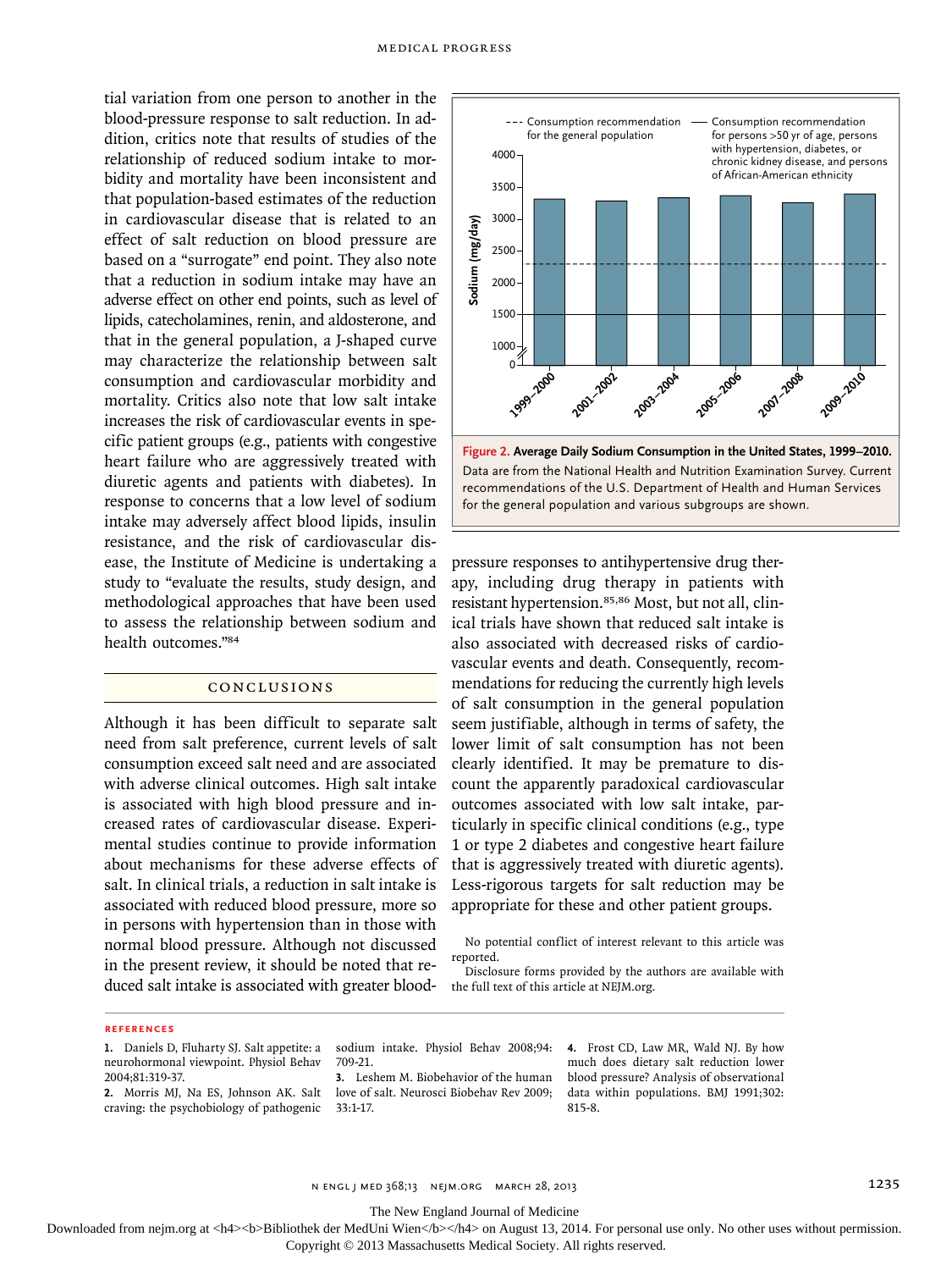**5.** Simpson FO. Blood pressure and sodium intake. In: Laragh JH, Brenner BM, eds. Hypertension: pathology, diagnosis, and management. New York: Raven Press, 1990:205-15.

**6.** Law MR, Frost CD, Wald NJ. By how much does dietary salt reduction lower blood pressure? Analysis of observationaldata among populations. BMJ 1991;302 811-5.

**7.** Intersalt Cooperative Research Group. Intersalt: an international study of electrolyte excretion and blood pressure: results of 24-hour urinary sodium and potassium. BMJ 1988;297:319-28.

**8.** Elliot P, Stamler J, Nichols R, et al. Intersalt revisited: further analyses of 24 hour sodium excretion and blood pressure within and across populations. BMJ 1996; 312:1249-53.

**9.** Simons-Morton DG, Obarzanek E. Diet and blood pressure in children and adolescents. Pediatr Nephrol 1997;11: 244-9.

**10.** Midgley JP, Matthew AG, Greenwood CM, Logan AG. Effect of reduced dietary sodium on blood pressure: a meta-analysis of randomized controlled trials. JAMA 1996;275:1590-7.

**11.** Cutler JA, Follmann D, Allender PS. Randomized trials of sodium reduction: an overview. Am J Clin Nutr 1997;65: Suppl:643S-651S.

**12.** Graudal NA, Galløe AM, Garred P. Effects of sodium restriction on blood pressure, renin, aldosterone, catecholamines, cholesterols, and triglyceride: a metaanalysis. JAMA 1998;279:1383-91.

**13.** He FJ, MacGregor GA. Effect of modest salt reduction on blood pressure: a meta-analysis of randomized trials. J Hum Hypertens 2002;16:761-70.

**14.** *Idem*. Importance of salt in determining blood pressure in children: metaanalysis of controlled trials. Hypertension 2006;48:861-9.

**15.** Graudal NA, Hubeck-Graudal T, Jürgens G. Effects of low-sodium diet vs. high-sodium diet on blood pressure, renin, aldosterone, catecholamines, cholesterol, and triglyceride (Cochrane Review). Am J Hypertens 2012;25:1-15.

**16.** Weinberger MH, Miller JZ, Luft FC, Grim CE, Fineberg NS. Definitions and characteristics of sodium sensitivity and blood pressure resistance. Hypertension 1986;8:Suppl II:II-127–II-134.

**17.** Hall JE, Mizelle GH, Hildebrandt DA, Brands MW. Abnormal pressure natriuresis: a cause or a consequence of hypertension? Hypertension 1990;15:547-59.

**18.** Fujita T. Mineralocorticoid receptors, salt-sensitive hypertension, and metabolic syndrome. Hypertension 2010;55:813-8. **19.** Kotchen TA, Kotchen JM. Nutrition, diet, and hypertension. In: Shils ME, Shike M, Ross AC, Caballero B, Cousins RJ, eds. Modern nutrition in health and disease. 10th ed. Philadelphia: Lippincott Williams & Wilkins, 2006:1095-107.

**20.** Boegehold MA, Kotchen TA. Importance of dietary chloride for salt sensitivity of blood pressure. Hypertension 1991; 17:Suppl I:I-158–I-161.

**21.** Mattson DL, Dwinell MR, Greene AS, et al. Chromosome substitution reveals the genetic basis of Dahl salt-sensitive hypertension and renal disease. Am J Physiol Renal Physiol 2008;295:F837-F842.

**22.** Koleganova N, Piecha A, Ritz E, et al. Both high and low maternal salt intake in pregnancy alter kidney development in the offspring. Am J Physiol Renal Physiol 2011; 301:F344-F354.

**23.** Luft FC, Rankin LI, Bloch R, et al. Cardiovascular and humoral responses to extremes of sodium intake in normal black and white men. Circulation 1979;60:697- 706.

**24.** Svetkey LP, McKeown SP, Wilson AF. Heritability of salt sensitivity in black Americans. Hypertension 1996;28:854-8. **25.** Miller JZ, Weinberger MH, Christian JC, Daugherty SA. Familial resemblance in the blood pressure response to sodium restriction. Am J Epidemiol 1987;126:822-30. **26.** Grim CE, Miller JZ, Luft FC, Christian JC, Weinberger MH. Genetic influences on renin, aldosterone, and the renal excretion of sodium and potassium following volume expansion and contraction in normal man. Hypertension 1979;1:583-90.

**27.** Lifton RP. Molecular genetics of human blood pressure variation. Science 1996;272:676-80.

**28.** Ji W, Foo JN, O'Roak BJ, et al. Rare independent mutations in renal salt handling genes contribute to blood pressure variation. Nat Genet 2008;40:592-9.

**29.** Beeks E, Kessels AGH, Kroon AA, van der Klauw MM, de Leeuw PW. Genetic predisposition to salt-sensitivity: a systematic review. J Hypertens 2004;22:1243-9.

**30.** Carey RM, Schoeffel CD, Gildea JJ, et al. Salt sensitivity of blood pressure is associated with polymorphisms in the sodium-bicarbonate cotransporter. Hypertension 2012;60:1359-66.

**31.** Bibbins-Domingo K, Chertow GM, Coxson PG, et al. Projected effect of dietary salt reductions on future cardiovascular disease. N Engl J Med 2010;362:590-9.

**32.** Strazzullo P, D'Elia L, Kandala NB Cappuccio FP. Salt intake, stroke, and cardiovascular disease: meta-analysis of prospective studies. BMJ 2009:339:b4567.

**33.** Takachi R, Inoue M, Shimazu T, et al. Consumption of sodium and salted foods in relation to cancer and cardiovascular disease: the Japan Public Health Centerbased Prospective Study. Am J Clin Nutr 2010;91:456-64.

**34.** Yang Q, Liu T, Kuklina EV, et al. Sodium and potassium intake and mortality among US adults: prospective data from the third National Health and Nutrition Examination Survey. Arch Intern Med 2011;171:1183-91.

**35.** Gardener H, Rundek T, Wright CB, Elkind MS, Sacco RL. Dietary sodium and risk of stroke in the Northern Manhattan Study. Stroke 2012;43:1200-5.

**36.** Stolarz-Skrzypek K, Kuznetsova T, Thijs L, et al. Fatal and nonfatal outcomes, incidence of hypertension, and blood pressure changes in relation to urinary sodium excretion. JAMA 2011;305:1777-85.

**37.** O'Donnell MJ, Yusuf S, Mente A, et al. Urinary sodium and potassium excretion and risk of cardiovascular events. JAMA 2011;306:2229-38.

**38.** Umesawa M, Iso H, Date C, et al. Relations between dietary sodium and potassium intakes and mortality from cardiovascular disease: the Japan Collaborative Cohort Study for Evaluation of Cancer Risks. Am J Clin Nutr 2008;88:195-202. **39.** Cook NR, Cutler JA, Obarzanek E, et al. Long term effects of dietary sodium reduction on cardiovascular disease outcomes: observational follow-up of the Trials of Hypertension Prevention (TOHP). BMJ 2007;334:885-8.

**40.** Chang H-Y, Hu Y-W, Yue C-SJ, et al. Effect of potassium enriched salt on cardiovascular mortality and medical expenses of elderly men. Am J Clin Nutr 2006;83:1289-96.

**41.** Whelton PK, Appel LJ, Espeland MA, et al. Sodium reduction and weight loss in the treatment of hypertension in older persons: a randomized controlled Trial of Nonpharmacologic Interventions in the Elderly (TONE). JAMA 1998;279:839-46. [Erratum, JAMA 1998;279:1954.]

**42.** Taylor RS, Ashton KE, Moxham T, Hooper L, Ebrahim S. Reduced dietary salt for the prevention of cardiovascular disease: a meta-analysis of randomized control trials (Cochrane Review). Am J Hypertens 2011;24:843-53.

**43.** He FJ, MacGregor GA. Salt reduction lowers cardiovascular risk: meta-analysis of outcome trials. Lancet 2011;378:380-2. **44.** Thomas MC, Morgan J, Forsblom C, et

al. The association between dietary sodium intake, ESRD, and all-cause mortality in patients with type 1 diabetes. Diabetes Care 2011;34:861-6.

**45.** Ekinci EI, Clarke S, Thomas MC, et al. Dietary salt intake and mortality in patients with type 2 diabetes. Diabetes Care 2011;34:703-9.

**46.** Paterna S, Gaspare P, Fasullo S, Sarullo FM, Di Pasquale P. Normal-sodium diet compared with low-sodium diet in compensated congestive heart failure: is sodium an old enemy or a new friend? Clin Sci 2008;114:221-30.

**47.** Paterna S, Parrinello G, Cannizzaro S, et al. Medium term effects of different dosage of diuretic, sodium, and fluid administration on neurohormonal and clinical outcome in patients with recently compensated heart failure. Am J Cardiol 2009;103:93-102.

**48.** Lambers Heerspink HJ, Navis G, Ritz E. Salt intake in kidney disease — a missed therapeutic opportunity? Nephrol Dial Transplant 2012;27:3435-42.

1236 **n ENGL J MED 368;13 NEIM.ORG MARCH 28, 2013** 

The New England Journal of Medicine

Downloaded from nejm.org at <h4><b>Bibliothek der MedUni Wien</b>></h4> on August 13, 2014. For personal use only. No other uses without permission.